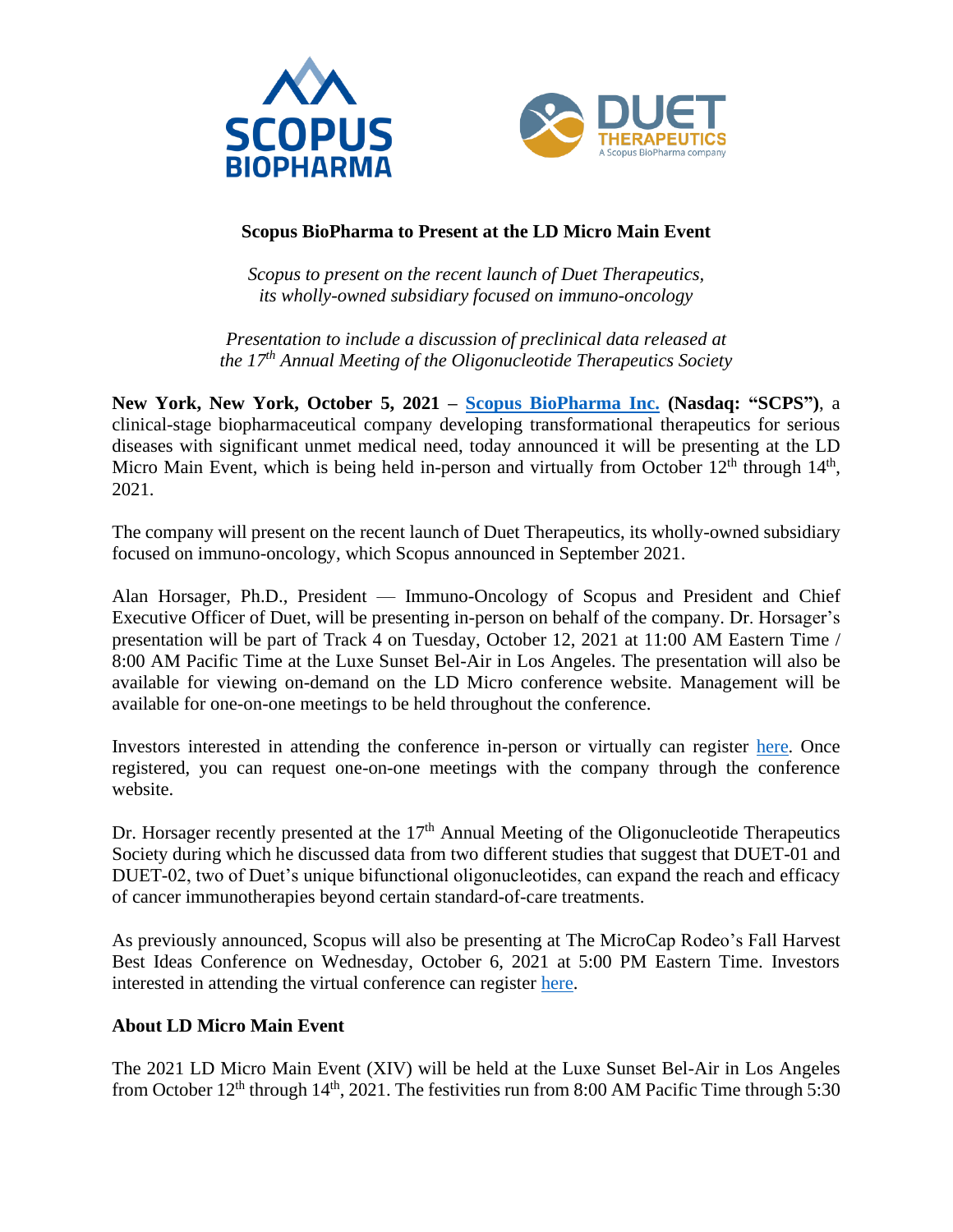PM Pacific Time on October  $12<sup>th</sup>$  and  $13<sup>th</sup>$  with a morning session on October  $14<sup>th</sup>$ . This three-day, investor conference is expected to feature around 150 companies, presenting for 25 minutes each, as well as several influential keynotes in-person. For more information, please contact [dean@ldmicro.com.](mailto:dean@ldmicro.com)

### **About the** *Duet Platform*

Duet Therapeutics integrates the immunotherapy assets of Scopus and Olimmune, creating the *Duet Platform*. Olimmune was acquired by Scopus in June 2021. Duet is a wholly-owned subsidiary of Scopus.

The *Duet Platform* is comprised of three distinctive, complementary CpG-STAT3 inhibitors:

| • RNA silencing                        | $CpG-STAT3siRNA$ (" $DUET-01$ ") |                 |
|----------------------------------------|----------------------------------|-----------------|
| • Antisense                            | $CpG-STAT3ASO$ (" $DUET-02$ ")   |                 |
| • DNA-binding inhibitor CpG-STAT3decoy |                                  | (" $DUET-03$ ") |

DUET-01 is in a Phase 1 clinical trial, as a monotherapy, for B-cell non-Hodgkin lymphoma. Duet expects to file two INDs for DUET-02 in Q4 2022 in genitourinary and head & neck cancers, with clinical Phase 1 trials beginning in Q1 2023 in the United States. Duet is also evaluating combination therapies with checkpoint inhibitors.

#### **About Scopus BioPharma**

Scopus BioPharma Inc., both directly and through subsidiaries, is a clinical-stage biopharmaceutical company developing transformational therapeutics for serious diseases with significant unmet medical need. The company's lead drug candidate is a novel, targeted immunooncology RNA therapy for the treatment of multiple cancers. This drug candidate is highly distinctive, encompassing both RNA therapy and immunotherapy by synthetically linking siRNA to an oligonucleotide TLR9 agonist, creating the potential for targeted gene silencing with simultaneous TLR stimulation and immune activation in the tumor microenvironment. Additional STAT3-targeting immunotherapy drug candidates include bifunctional antisense and DNAbinding inhibition therapies. In addition, the company is developing additional drug candidates that target the endocannabinoid system, including MRI-1867 for the treatment systemic sclerosis. The company also seeks to identify additional compelling technologies for potential acquisition, in-licensing and/or other similar transactions. Receive updates by following Scopus BioPharma on Twitter [here.](https://twitter.com/ScopusSCPS)

## **Forward-Looking Statements**

This press release may include forward-looking statements that involve risks and uncertainties. Forward-looking statements are statements that are not historical facts. Such forward-looking statements are subject to risks (including those set forth in the company's Form 10-K for the fiscal year ended December 31, 2020, as amended, filed with the U.S. Securities and Exchange Commission ("SEC")) and uncertainties which could cause actual results to differ from the